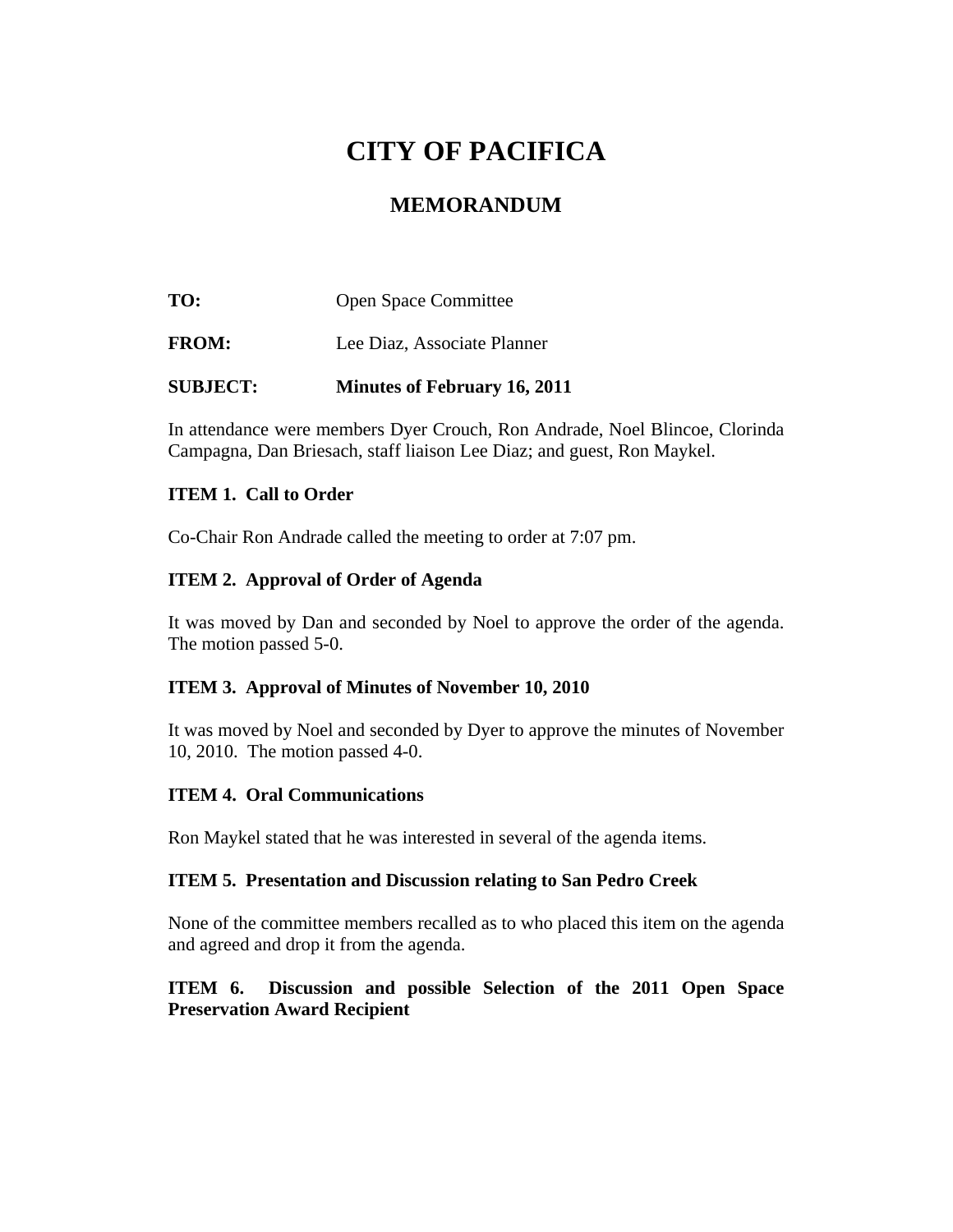The committee opened up the discussion about the selection of the 2011 Open Space Preservation Award Recipient.

Lee mentioned that an advertisement was printed in the Pacifica Tribune and also posted on Pacifica Patch.

JoAnne arrived.

Ron Maykel nominated Mike Vasey and provided background on his achievements.

The committee agreed to make the final selection at their next meeting in March. The committee also discussed the last day to accept nominations. They agreed to accept nominations until the next meeting in March provided all background information is submitted.

Clorinda nominated Noel Blincoe and Ron Maykel.

Noel nominated The Beach Coalition.

#### **ITEM 7. Discussion of Snake Protection Measures for the Snake Pond Adjacent to Calera Creek and make Possible Recommendations**

Lee informed the committee that the City's Wastewater Department is finally setting up a meeting with other agencies about the protection measures for the snake pond. The date is yet to be announced.

#### **ITEM 8. Discuss Organization and Assignments of Subcommittees**

Ron Andrade call out each subcommittee and the people assigned to each one.

**GGNRA:** Ferd, Noel, Dan **Trails/Bicycles**: Clorinda, Noel, Ron **Creeks/Special Areas**: Dyer, Ron, Ian **Preservation**: JoAnne

Ron asked the committee members if they were satisfied with their subcommittee assignments. All committee members responded affirmatively.

#### **ITEM 9. Discuss and Recommend to the City Council the Designation of a City Tree**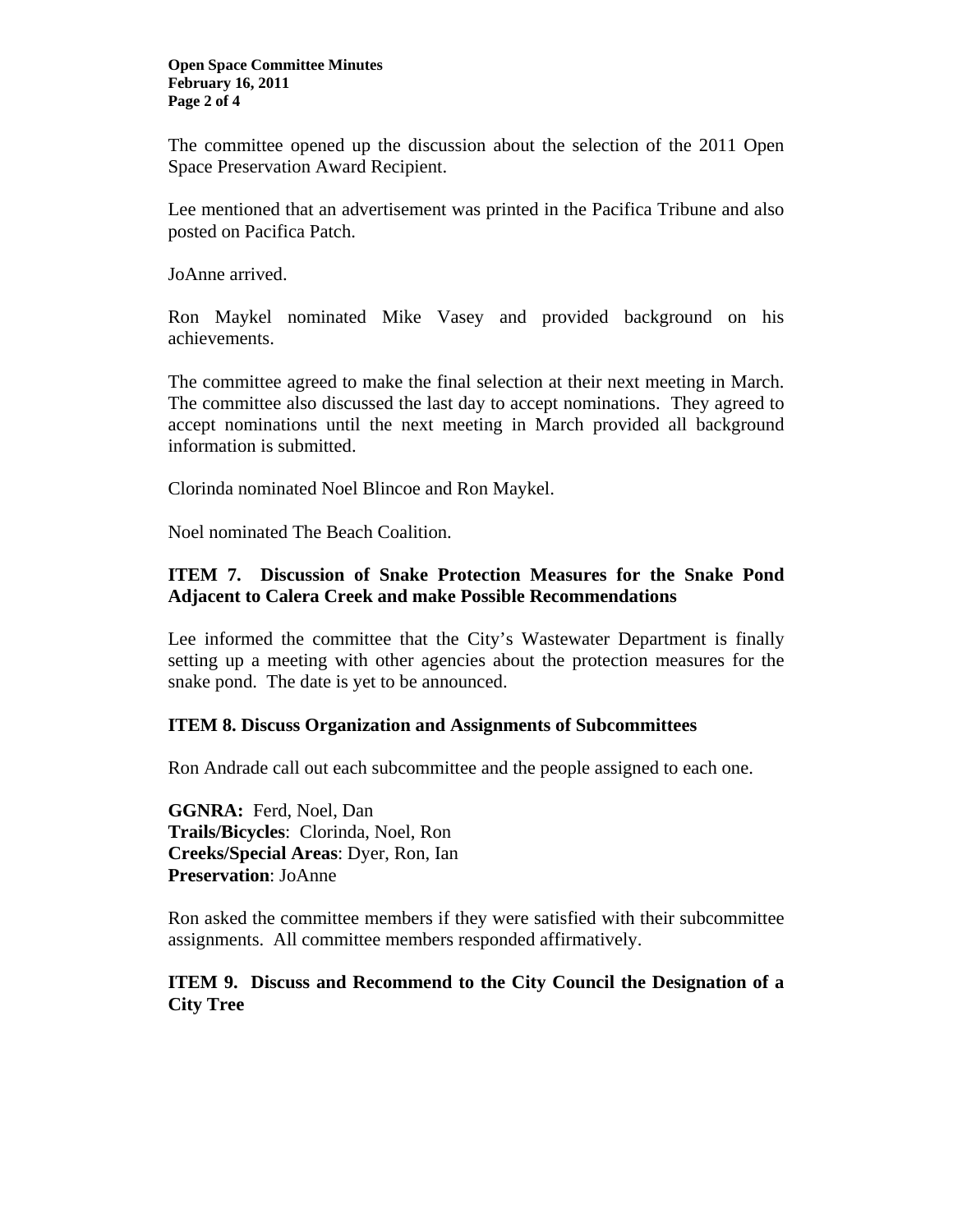#### **Open Space Committee Minutes February 16, 2011 Page 3 of 4**

Dan stated that, based on the articles printed in the Pacifica Tribune, about 10 members of the community have shown interest in the designation of a city tree.

Noel suggested the "Arroyo Tree" which is native to Pacifica.

Dan suggested the "Arroyo Willow." He felt it would be the best choice.

The committee also discussed several other trees that would be good candidates for a city tree.

Dan stated that he will compile a list of trees with background information for the next meeting.

Dyer believes that the tree should be native to Pacifica.

JoAnne would like to see a native tree that is appropriate to plant.

The committee agreed to discuss this item again at the next meeting and possibly make a selection.

#### **ITEM 10. Discuss and Recommend the Placement of Signs San Pedro Creek estuary**

The Committee agreed to table this item to the next meeting.

#### **ITEM 11. Discuss and Recommend the placement of interpretive signs relating to Endangered Species and Ohlone Indian Remains at the Wastewater (new) Plant**

Lee stated that Van O'Campo, Public Works Director asked for a site plan indicating where the signs are proposed to be placed. Ron Maykel said that he would talk to Van O'Campo about the placement of the signs.

#### **ITEM 12. Subcommittee Reports (Reports may address results of Subcommittee meetings, progress on Committee goals, or any other matter relating to the Subcommittee since the previous meeting)**

**GGNRA**: Dan reported that that GGNRA Liaison Committee had a busy agenda at their last meeting. Dan also mentioned that there was some talk about merging the GGNRA Liaison Committee and the Open Space Committee. He also talked about the bike rides at Rancho Corral del Tierra.

**Trails**: None.